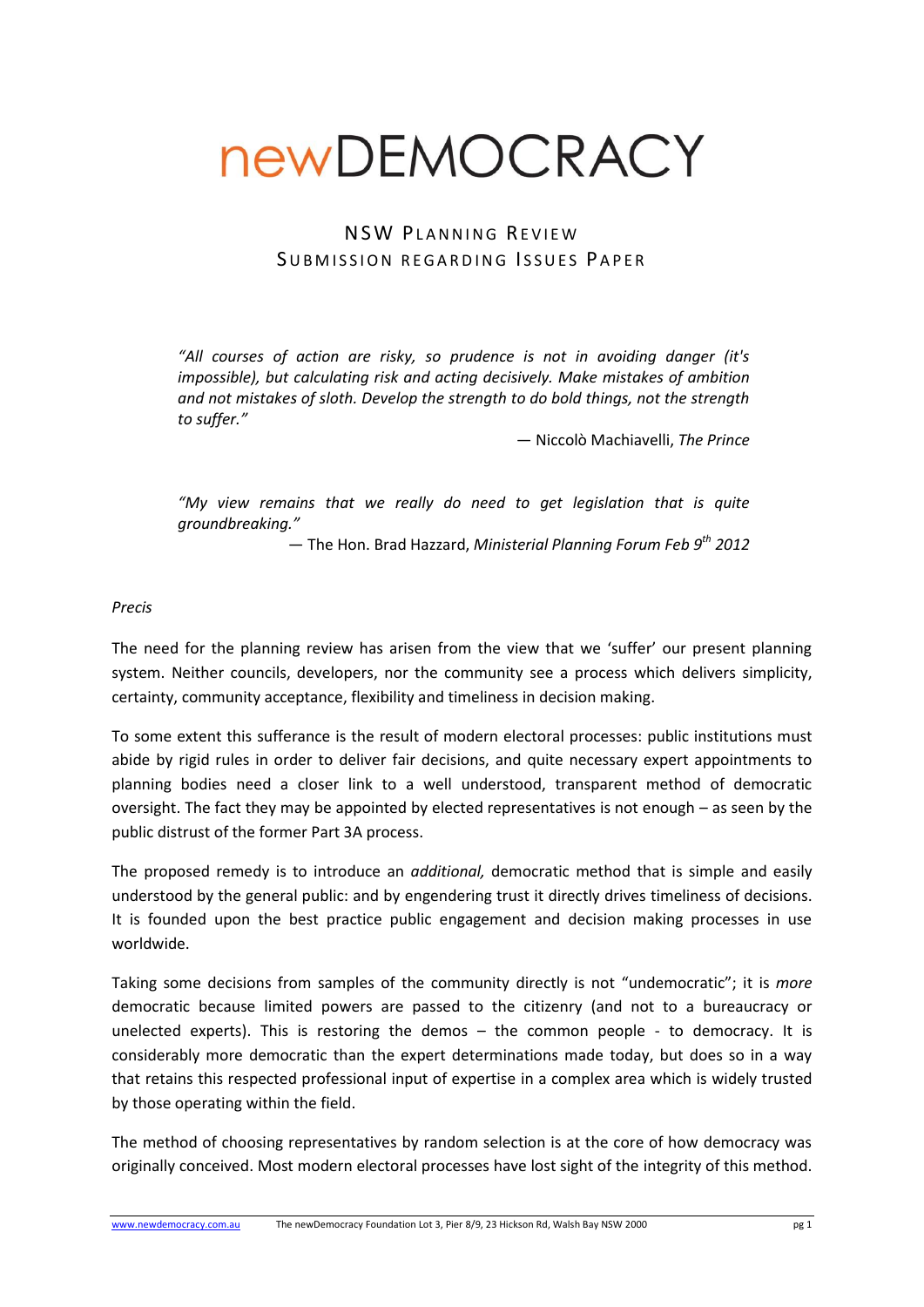Today, the criminal court jury remains as one of the lasting legacies of democratic invention. With a criminal jury, the community overwhelmingly trusts the decision as to guilt or innocence: the jury is not subject to political influence, careerism, monetary influence, factional favouritism or strategic bargaining. The jury can and does evaluate highly technical elements in their findings. And while it is true they are asked for a binary decision of whether guilt is proven or not proven (where a development or planning decision can be more nuanced), the core dissatisfaction with the planning system lies not in the nuance but in the substantive decisions it generates, how it generates them and how long it takes to reach a resolution.

As Sydney and major regional centres increase in density and complexity, citizens will likely find increasing demands for space in their community. The nature of brownfield development is often characterised by competing interests and thus the planning and approvals process will be required to deal with ever more complex and controversial proposals.

We ask the Commissioners to consider three scenarios as to what citizens will find most acceptable; if you were told that 50 randomly selected people from the community looked at a plan for your area, heard from a range of experts and then reached a consensus that a development should be approved or a density increased, would you trust that decision? Now consider if you were told the exact same plan or building had been approved on the basis of two expert reports or experts appointed by the Minister to the Planning Assessment Commission? Or as a third scenario, that the council had approved it after negotiating a Planning Agreement?

Citizens are likely to deliver greater community confidence in reaching planning decisions in a deliberative model; and they are likely to engender community support more quickly and with greater perceived integrity than through alternative conventional approaches for a major approval decision where this is still required.

#### *1. Proposed Solution*

This submission proposes that the Commissioners consider randomly selected citizen panels as a part of both strategic planning and D.A. determination, and embed it in legislation in order to enhance its legitimacy.

In practical terms this will involve:

a. Delineating a series of five 'checkpoints' in the creation of planning instruments where a jury of randomly selected members of the community have substantive input into the LEP being drafted .

The community should determine the character of precincts through the planning controls of FSR, height, setback and open space within the context of state and federal government policies such as the National Urban Policy. Their decision should be binding at this early stage.

b. Adding a similar, scaleable jury structure to complement the expert determinations made by the Planning Assessment Commission and the Joint Regional Planning Panels for projects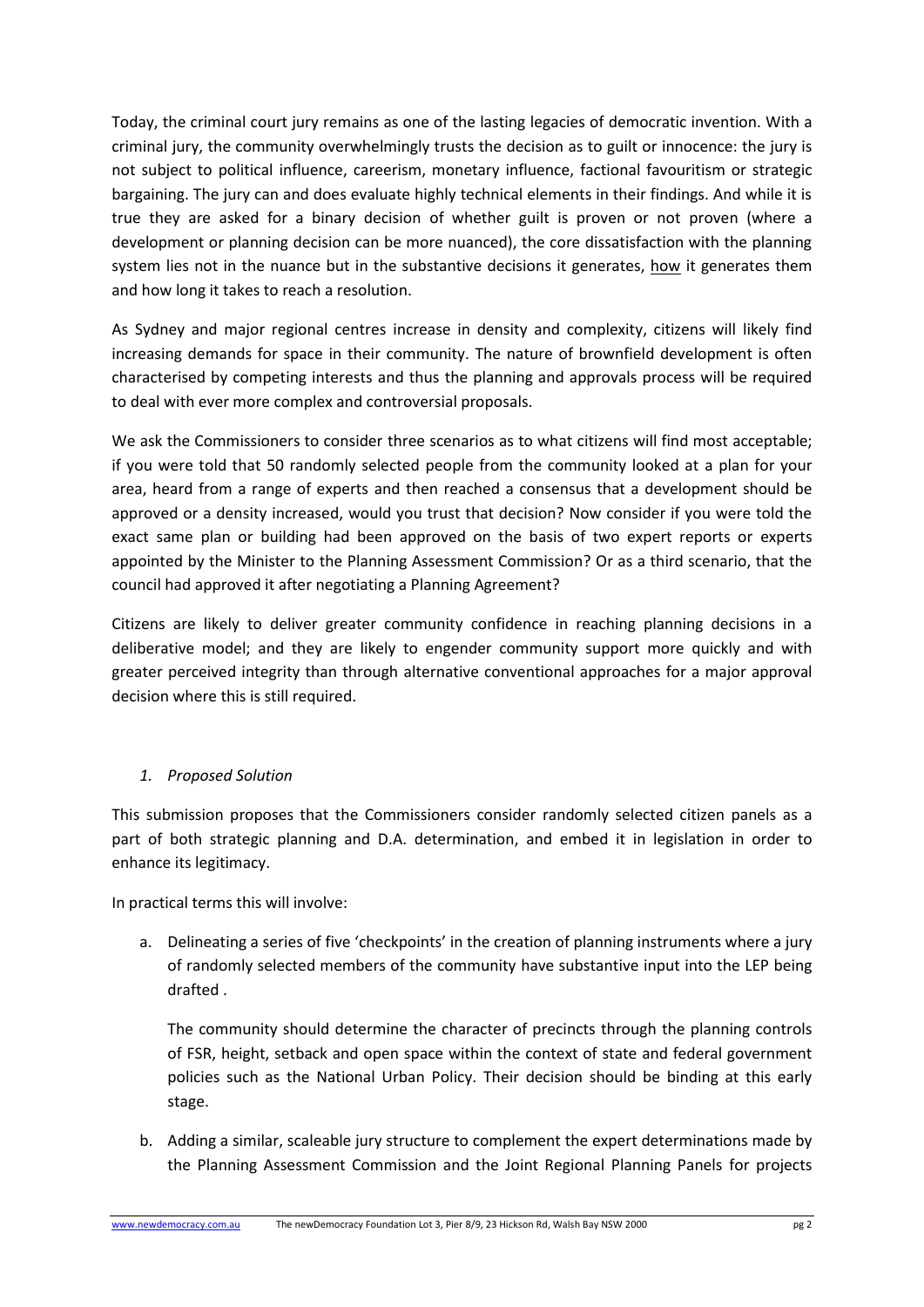meeting a criteria of state significance, where requested by Council or a developer. This demonstrates to the community that an impartial public voice was considered in the approval – even if the jury's role is limited to an advisory function.

To ensure operational success, it is recommended that the government retains the expert practitioners groups found today in the JRPP and PAC processes and simply adds a component of community oversight drawn from the wider community. For the LEP process, citizens should be able to draw on this same pool of expertise on a needs basis.

This adds a complementary decision process using a randomly selected pool of citizens to reach a jury style decision. By hearing from a transparently representative segment of the community decision makers are empowered to proceed and are less likely to be restrained from aggressive partisan positions (for or against development) from a given quarter.

Traditional models of decision making and community engagement tend to reward those with a specific interest: i.e. the loudest voices dominate. To avoid this, we emphasise the value of random selection of local citizens to deliver the most representative sample possible of the community - a miniature population – in order to determine what everyday citizens would recommend given sufficient time and information.

#### *2. Objective*

Trust, transparency, certainty and timeliness are the key objectives this process will deliver.

We seek its application at the points least trusted by the community: in areas designed to make development criteria more straightforward for applicants but which in their present form have ultimately delayed decisions as community objections gain momentum and compel a political response. Delay results from hearing from a non-representative sample of the community at the wrong time – akin to having a jury comprised half of by the victim's family and half from the defendant's then wondering why commonality cannot be found.

One key finding drawn from the operation of over 1100 deliberative democracy processes worldwide is that they remove the community *perception* of dishonesty (and the feeling of external imposition of decisions by centralised government) from the approval process: they are no easier to fix than the Lotto draw so we trust the selection.

Looked at from a developer point of view, the key benefit of the design is to allow for *flexibility* that is difficult to regulate or institutionalise in decision making bodies for fear of perceptions of favourable treatment, and *certainty* deriving from an LEP that has far more substantive community input at the strategic planning stage thus is less likely to be challenged at the approval stage.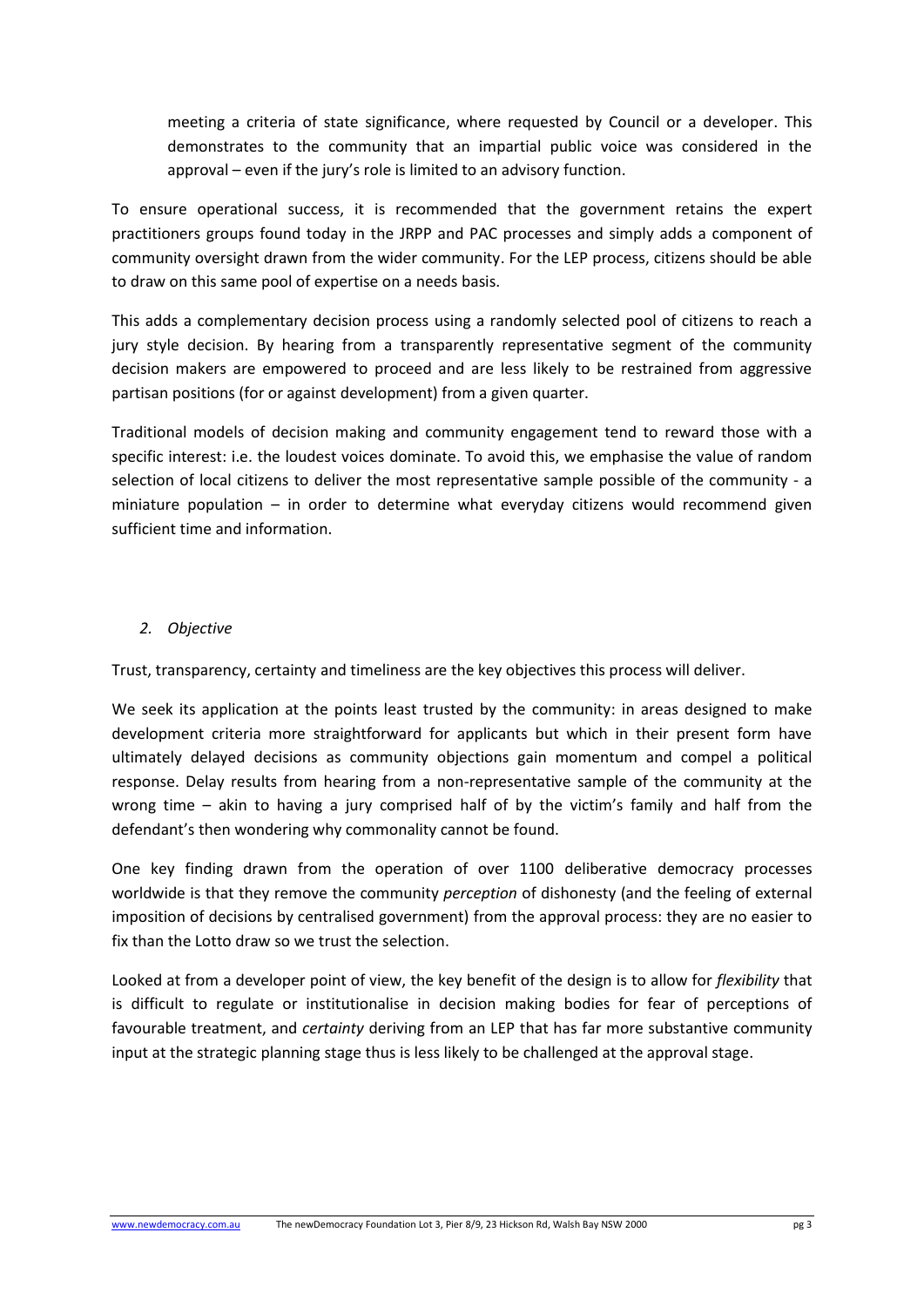#### 3. *Core philosophy*

Changes to density and later planning approval decisions (particularly those utilising a SEPP 1 Objection or a Planning Agreement) need to be made by those who visibly have nothing to gain from a development, while at the same time having the decision made with appropriate input from those with specialist expertise, and with an opportunity for those directly affected to be heard.

Citizens are capable of understanding the complex strategic planning requirements for population growth, housing supply (and consequently affordability), demographic change and integrated planning. However, to warrant people investing the time to undertake this detailed learning the necessary requirement is to afford those citizens' decision making authority.

Stratified random selection of citizens convened as a decision making group delivers a body which the community will tend to trust as they are "people like us" rather than experts assumed to be driven by a vested interest or individuals with political considerations impinging on their decision. A Citizens' Development Jury hears from relevant experts of their choosing before making a binding decision. It is important to emphasise that this Jury is not a self selected group of "do-gooders" or community activists – it is driven by pure random selection, with stratification used to ensure a mix of age and gender in the final jury. They are empanelled on a 'once only' basis to avoid their becoming targets for lobbying as representatives can be today.

Just as importantly, the Jury has access to a core group of expert practitioners (in person or via online technology) which they may choose to augment with other experts (some of whom may be put forward by council or developer). Today, a degree of public objection stems from a poor understanding of the impediments and constraints applied to governments and decision makers: this process aims to allow a sample of the community sufficient time so that nuances and detail can be explored.

# *4. Process*

- i. Jury size is scalable and flexible (matched to scale of project and thus cost impact). A standard jury for the strategic planning LEP phase is recommended to comprise 30-40 citizens, a state significant development referred to the JRPP or PAC would utilise a jury of 15-35 citizens, while a major cityscale (or highly contested) project would use a jury of 100-120 without any dramatic cost impact. This is not a one size fits all approach: it is a single model which scales to the impact of the task at hand while keeping the core philosophy consistent between planning and approvals.
- ii. Potential jurors are required to declare any conflict of interest; this may see citizens living in close proximity to a development or landholders seeking similar developments excluded.
- iii. The time required of the jury varies by complexity of the task at hand, but as a guide, proposed changes to planning controls (zoning) as part of the strategic planning/LEP process could be deliberated on with 4-5 in person meetings complemented by a private online discussion area for participants.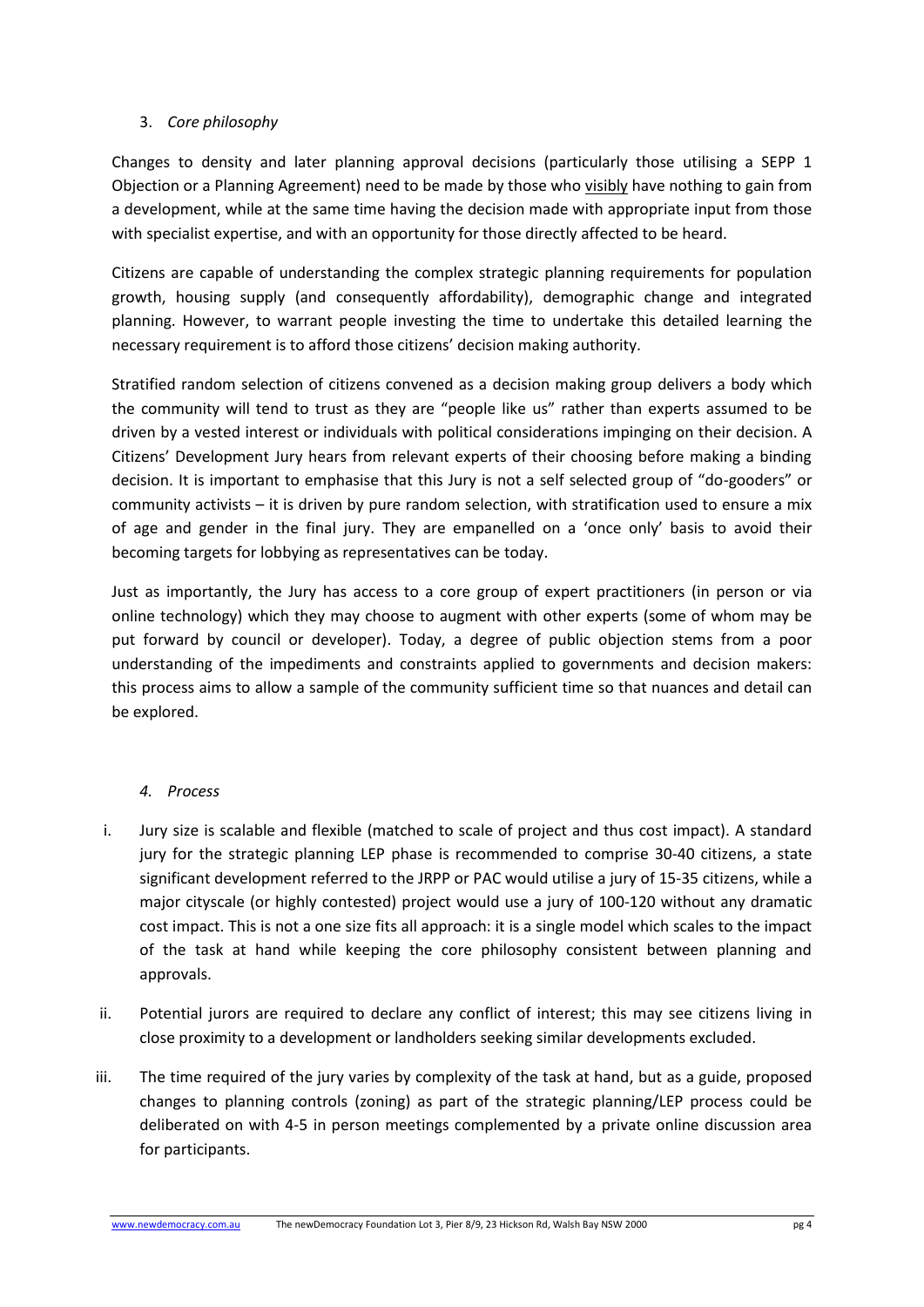- iv. Expert testimonies are open to the public.
- v. The process is not bound by the rules of evidence and may inquire into and inform itself on any matter and in any manner it sees fit, subject to basic procedural fairness. It is worth noting that this is the antithesis of petition and 'opinion poll' responsiveness: rather than a large number of people making a decision based on a small amount of information, a sample of people are given access to all possible information and expert advice.
- vi. Expert guidance is provided to the Development Juries having access to a pool of solicitors and professional experts who are degree qualified in urban design, planning or architecture as found in the existing JRPP and PAC compositions.
- vii. Decisions are reached by supermajority rather than simple majority.
- viii. Written minutes and a record of voting will be made available within 24 hours of a Jury decision.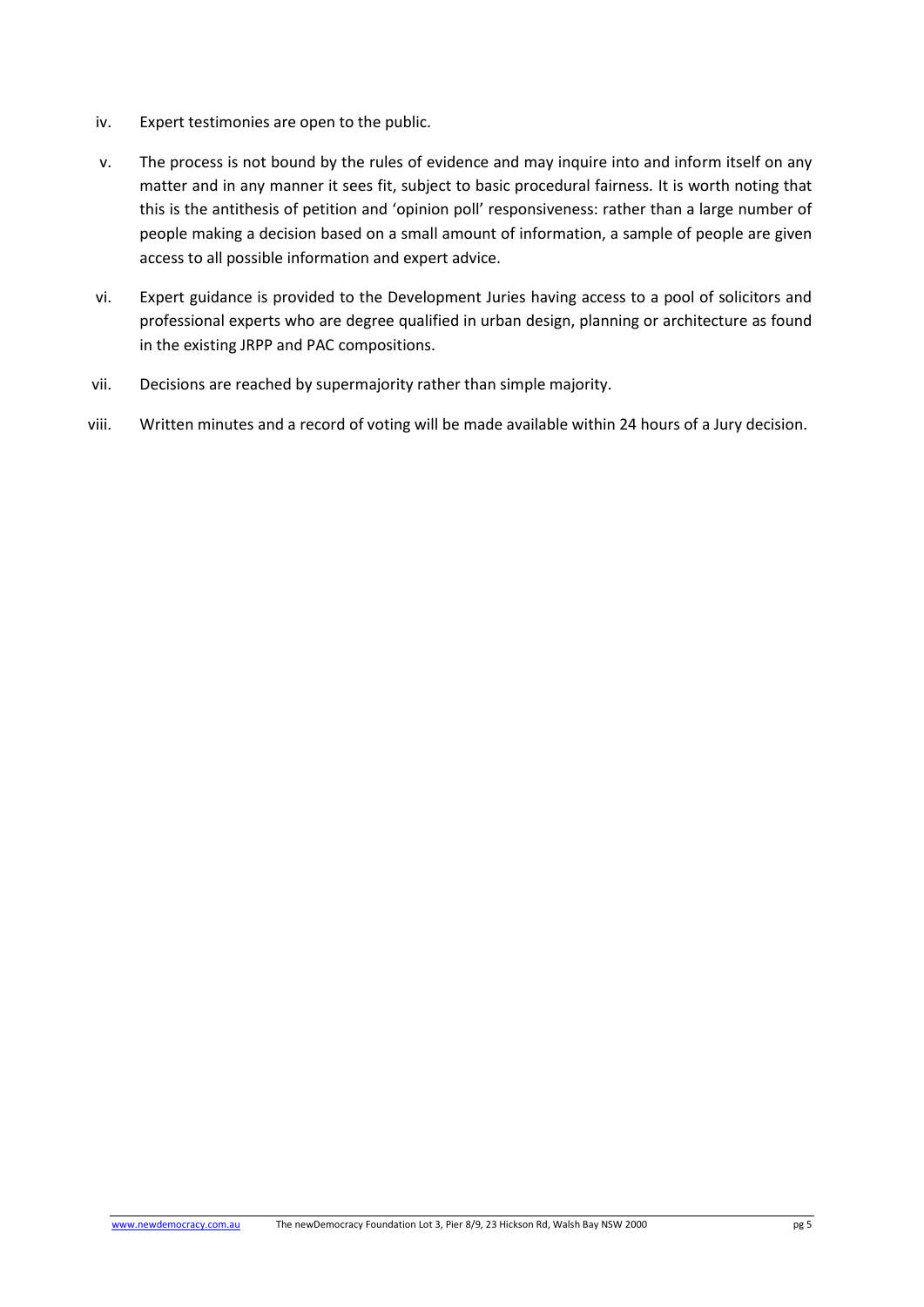# Citizens' Development Juries - Operation

Functionally identical whether for Strategic Planning contribution to LEP or as part of a PAC/ JRPP approval determination.

Written Submissions and

community. In the case of

there is an opportunity for

the applicant to make an

introductory presentation

This should ideally be as

informal as possible: it is a

plain English conversation.

Representations

Becomes primary

interface for written

an approvals process,

to the CDJ.

submissions by the

**Random selection of juries.** - Uses Electoral Commission data. - Asks citizens to opt in to participate: not by compulsion as with the justice system. - Drawn for a single process, not an extended appointment.

Familiarise

having been

provided with a

Planner (for LEP) or

expert (for JRPP or

PAC) will lead

process.

standardised

background

document.

CDJ meets in person.

**Acquiring Insight:** 

CDJ may elect to hear from any other experts or members of the local community as it sees fit.

Members of the public can listento expert testimonies and request the chance to

speak CDJ (not council or the experts) may choose to ask those expressing a similar point of view to work among themselves to nominate one or two people to speak

# Reaching Consensus

CDJ deliberates and engages with applicant, Council and those with unresolved objections to identify alternative potential resolution

80% supermajority required

for decision.

Minutes of meeting. including canvassed alternatives and rationale for decision, to be published within 24 hours of decision being reached

**Published Decision** 

**Expert Advice.** 

- Draws on existing expert pool constructed for PAC and JRPP process. - Less intimidating and adversarial for community to contribute and express themselves to peers rather than experts or council staff.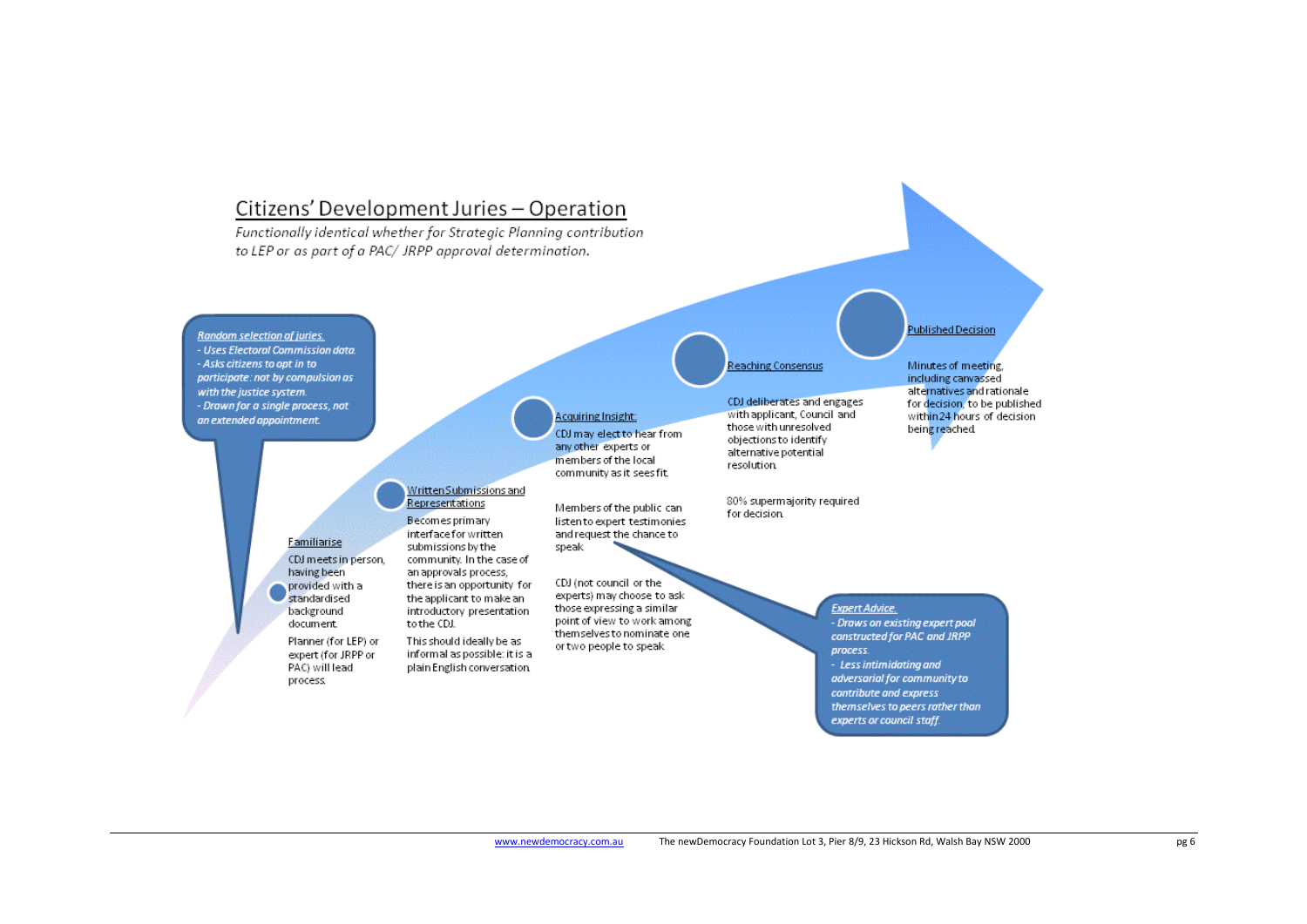#### *5. Function*

- i. A forum for the community to be heard and have their concerns about strategic plans addressed without applying a political context. It's a group you can't credibly accuse of being biased or having a pre-determined outcome in mind.
- ii. A method of given the community meaningful input (via a binding decision) sufficiently early in the plan making process that objections are reduced at the application stage.
- iii. A high transparency, fast turnaround time process is made available for developers and Counil through better planning and more trusted expert determinations of an approval when a decision moves beyond Council hands.
- iv. A less adversarial and reduced workload option for Council.
- v. Better development outcomes based on knowledge-assisted deliberation in contrast to rigid adherence and potentially politically-driven consent decisions which can be driven by a desire to appeal to the voters' superficial view of a development.

### *6. Risks and Issues*

- i. Perception of Manipulation of the jury process: if the public perceive that it is planning authorities that select the juries – or if there is capacity for them to object to a juror – then a substantive part of the rationale is eroded. To address this, it is proposed that the Office of the Sheriff extends its current, trusted, role in jury selection to manage this component of the process.
- ii. The Jury 'Gets it Wrong': as with the justice system, there is the potential for a Citizens' Development Jury to generate a decision which professionals view as being in conflict with the evidence that was placed before them. Given the decision is proposed as binding only in the planning instrument process (see Section 12), this is best addressed by ensuring accurate and specific directions to the jury at the outset of the process. If the State has outlined that *x* thousand more dwellings must be accommodated, then the task for the jury is a question of "if and how" rather than "yes or no".

# *7. Operating the Expert Group: Integration of Professional Expertise and Community Insight*

Achieving a balance between fee for service experts and knowledge within a community is a challenge to the current process – both in terms of perception and day to day operations. The requirement for expert input into planning and approvals decisions has also contributed to time, cost and distrust in the system as it presently stands: those aggrieved contend that one can find an expert willing to say anything to make their client happy (regardless of whether that expert is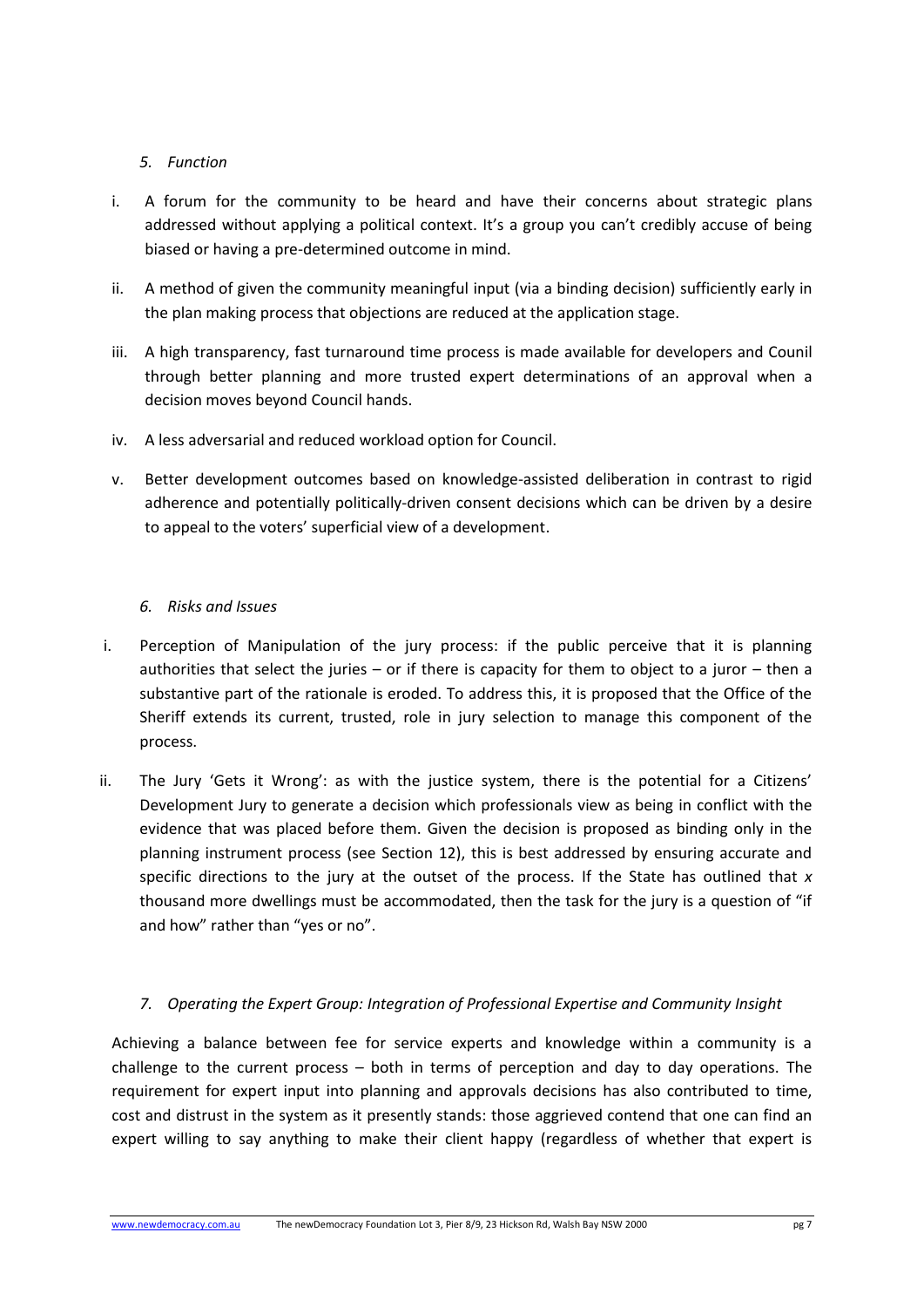retained by the applicant or an objector). Faced with conflicting reports, decisions are delayed and the cost is borne by the community.

At the same time, local knowledge has been challenging to integrate as the present system does not accord a formal role to this type of input. This process aims to give the community a role on an equal footing by allowing Resident Action Groups and citizens to speak to a group more likely to be seen as independent: a jury of their peers. At the same time, it should be noted that the 'protest power' of these groups is limited by the fact that those making the decision are not seeking re-election – the prospect of a negative campaign against the CDJ members is meaningless.

#### *Case study example:*

In 2003, Albury Council constructed a high-quality concrete footpath beside a busy section of road. The footpath could have gone on either side of the road, but the decision was taken to construct it on the side with a row of large trees, so that the trees could provide some shade for pedestrians. Local residents noted that the trees would drop a lot of fruit on the footpath, making it very slippery and treacherous for elderly people to use. Eventually, the council spent a similar amount building a second path on the other side of the road so people could walk safely.

The example highlights the value of local knowledge in planning: those who live in an area know the nuances of their area – right down to whether a footpath should not placed under the trees. Cost and delay were added to the solution because the community were only engaged at the 'complain and object' stage.

#### *8. Applicability*

It is proposed that all LEPs are mandated to have input from Citizens' Development Juries at five checkpoints through their development at key milestone points – a task sometimes driven by consultants but which we suggest needs to be made a core component of planning. This avoids the community being asked to comment on a finished plan in the "*decide – announce - defend*" model of consultation.

While have not specified exact points within the LEP process as our detailed expertise is not in the area of development, rather, it is in democratic innovation to deliver more trusted decisions. However, as a broad principle the strategic planning process should see the community clearly agree the character of precincts through the planning controls of FSR, height, setback and open space within the context of state and federal government requirements. With a supermajority of randomly selected citizens agreeing to this in the LEP this will provide greater certainty for those seeking approvals that fit within these requirements. Today, the community has a low level of input at this time so exercise its ability to object at the approval stage.

It is proposed that development applications would have input from a Citizens' Development Jury where they are referred to the PAC or JRPP for determination (accepting their likely modification by this review, we anticipate some form of expert determination body for state significant and strategic projects will be needed). This adds democratic imprimatur and community acceptance to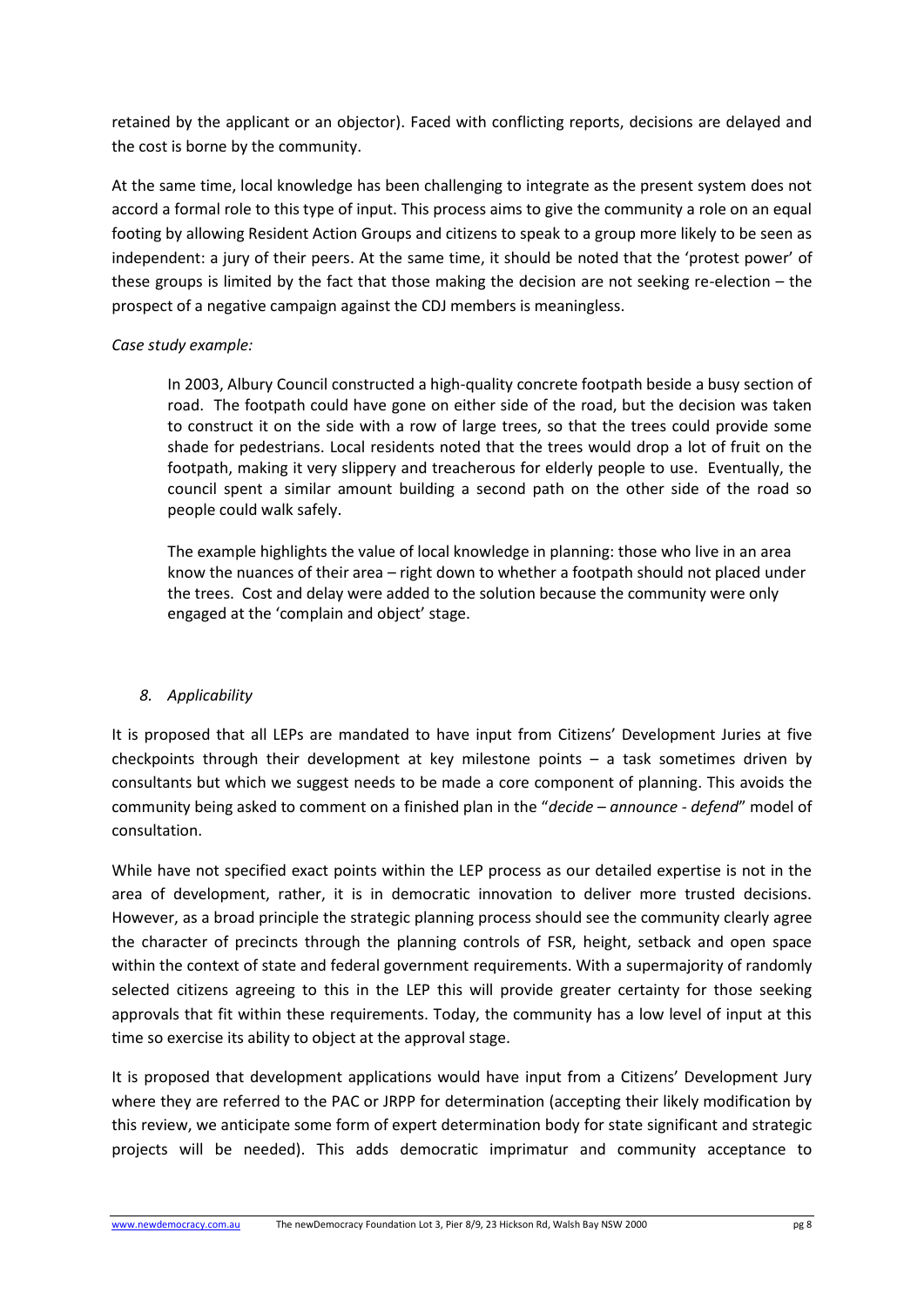complement the expert advice embedded in the current decision making system to build a trusted and timely process.

# *9. Scalability to Regional Councils*

The pool of citizens would be drawn from local government areas: people in Broken Hill will be the default option for making Broken Hill decisions. This is easily operable for the strategic planning process with software able to complete a random draw from the electoral roll.

Where a JRPP or PAC-referred proposal spans multiple affected LGAs, then it is a simple matter to draw the jury sample from across those LGAs.

Selection is a two step process: a wide pool of invitations on a random basis, with a secondary selection drawn from those who opt in. With existing, freely available software it is suggested that the Sheriff's Office has the capability to invite the initial sample – with positive responses then being managed by council. The random draw of people from this easily manageable list (of a few hundred respondents) can then be done by Council using freely available online random selection tools.

Where an applicant or Council requests a Development Jury, and the process is deemed sufficiently significant (by Councils or the Minister) to warrant the participation of citizens from multiple local government areas, then it should be considered appropriate to levy a fee sufficient to cover transport and accommodation costs.

# *10. Selection of Participants*

For the LEP, invitations would be issued to a random sample of 2,000 citizens randomly drawn from the electoral roll in each local government area. Invitations will explain the process and ask the citizen to decide to opt in to be eligible for selection in the Citizens Development Jury. *(10% response rate required, 20% expected)*.

From positive responses a process of stratified random selection is pursued. The sample is drawn electronically based on pre-agreed stratification goals: recommended as being age, rates status (mix of owners and renters) and residential location. The objective is to achieve a group descriptively representative of the community even if one subset of the community responds disproportionately to the initial invitation. This can be achieved with existing software tools.

For the JRPP and PAC style approval processes, it is recommended this be managed identically to the current process for jury duty as administered by the Sheriff's Office with citizens called for duty to avoid the risks of self selection.

#### *11. Preparation and Information Process*

Information and judgment are required to reach decisions. We recommend this process because the judgment of random samples (or mini-publics) has been shown to achieve very high levels of public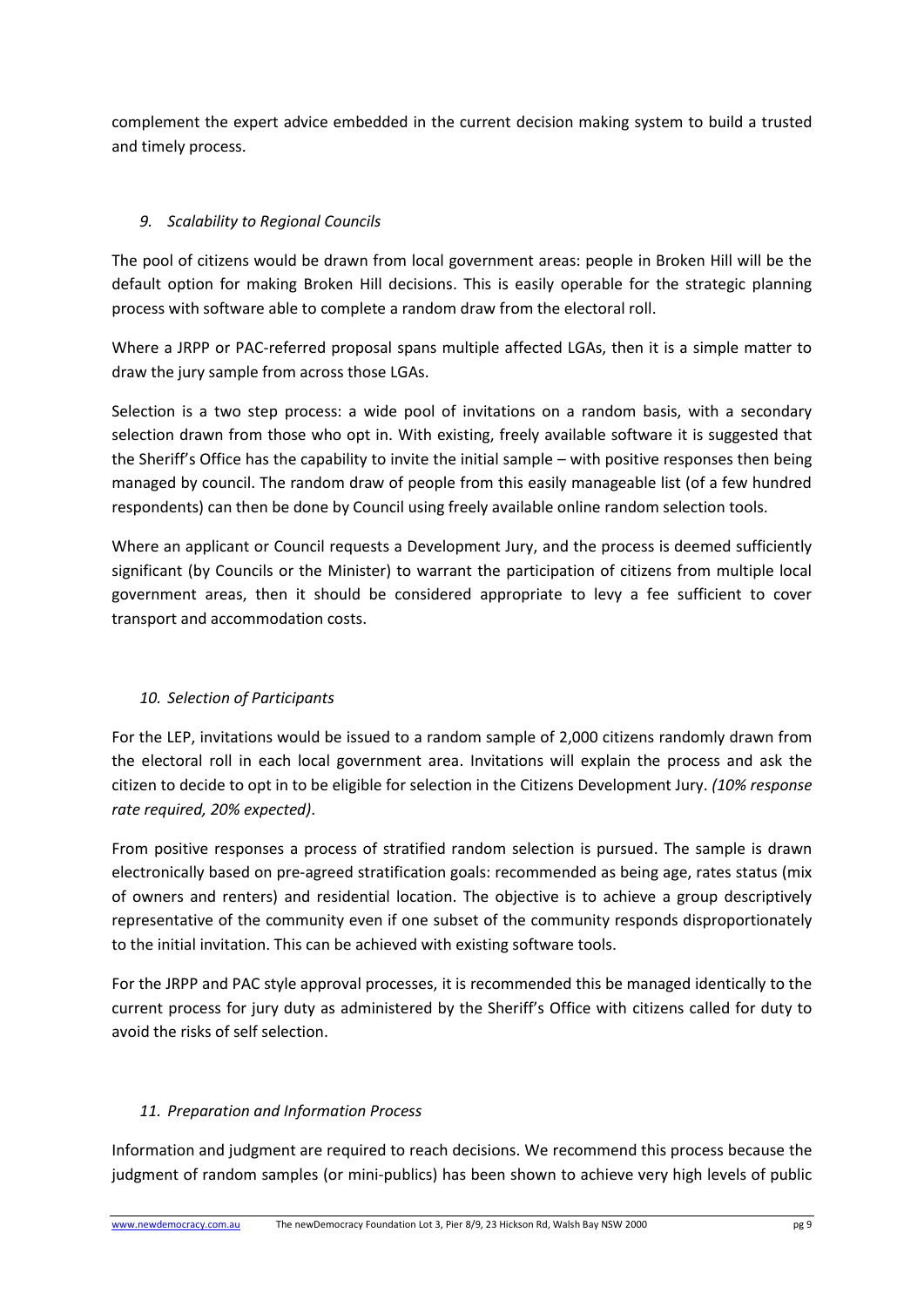trust. It is thus imperative that the method of provision of information to the groups does not erode that trust.

Prior to the Citizens' Development Jury first meeting, a simple background document will be circulated to all those participating. This should explain the fundamentals of what is acceptable in the local government area and core planning principles.

At the meeting, they will receive the entirety of submissions made to the Committee. This is the baseline content for deliberation.

As the process scales up to larger, state significant projects, so the background reading will expand and this should be provided in advance of the initial gathering. Companies, interest groups, expert groups and citizens will ideally have made contributions as part of the Committee's call for submissions. However, throughout the meeting process the Jury is able to request a submission or an appearance from experts of their choosing, within an agreed budget limit.

# *12. What Does the Citizens' Development Jury Decide?*

It is critically important that the limit of the group's decision-making authority is pre-agreed and clearly conveyed.

With regard to planning, it is proposed that the community's view is binding: if a supermajority of randomly selected group of citizens view a component of the LEP as drafted as inappropriate then it is required to be amended. Equally, if they advise that there is a method acceptable to the jury to reach a solution then this must be incorporated.

With regard to approval, it is proposed that the remit of the jury is advisory: they seek to reach agreement on whether a proposed development is a positive addition to their community, and thus warrants their approval, providing a complementary 'non advocate led' vehicle for community input to inform the JRPP or PAC process.

#### *13. What Constitutes a Decision?*

In order to shift the public mindset from adversarial, either/or contests and convey a message of broad based support for the recommendations, the Foundation suggests an 80% supermajority be required for a final decision from the group where a vote is required. In practice, these groups tend to reach consensus (or group consent) positions with minority voices explicitly included in any report; they rarely need to go to a vote.

#### *14. Where Has This Worked?*

Larger scale examples (better categorised as being in the planning sphere rather than approvals) are exemplified by the Dialogue with the City and the Road Train Summit in Western Australia. Both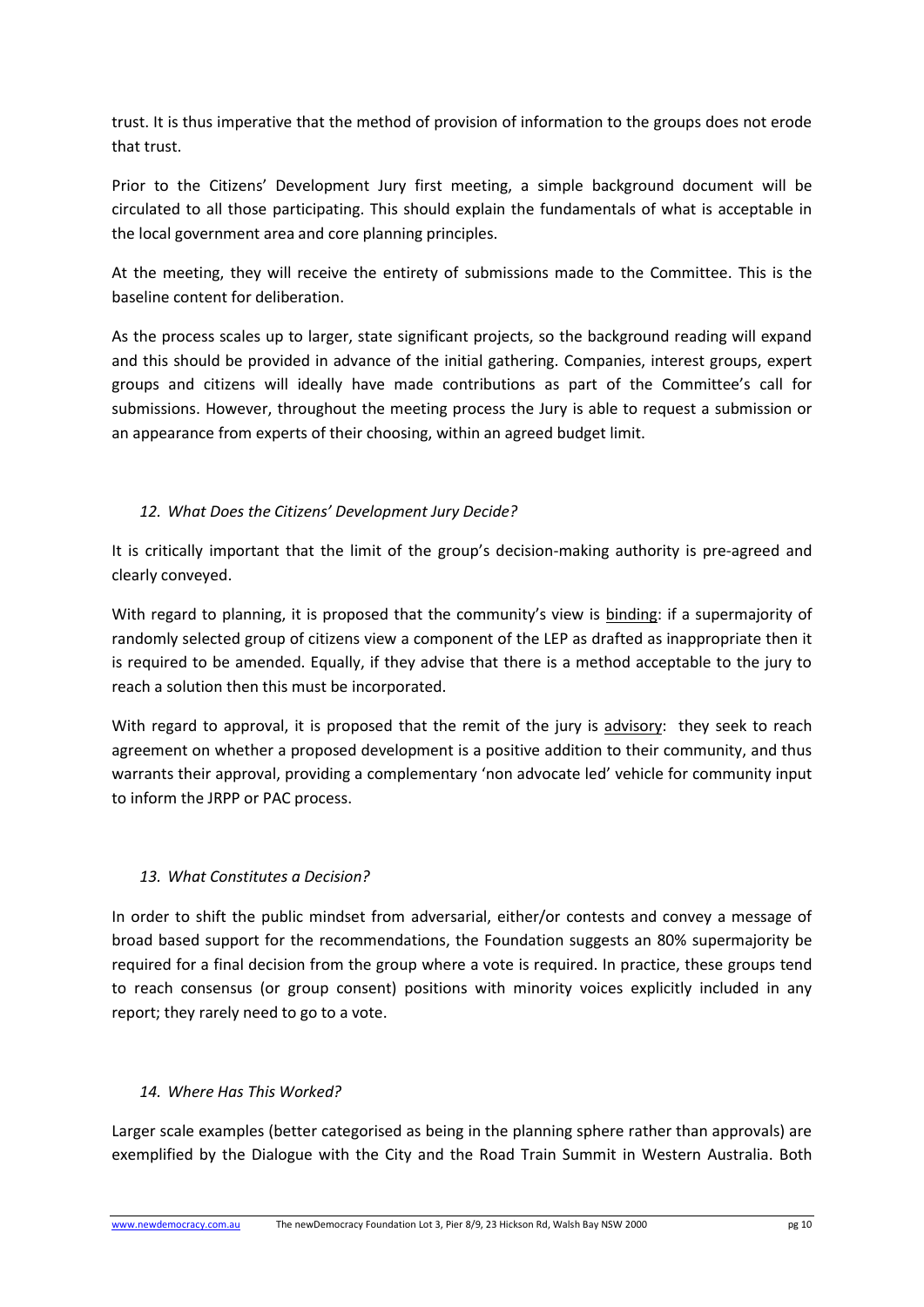examples serve as proof points of the capacity of citizens to understand and make tradeoffs in complex areas.

Deliberative designs utilising random selection and delegated decision making authority have now been successfully embedded in legislative frameworks, most recently with the State Legislature in Oregon in the United States who took a bi-partisan vote to approve this review process as a requirement for Citizens' Initiated Referenda following a successful 12 month pilot process.

### *15. Costing and Funding Outline*

A shorter process is inherently more cost effective when cost of capital is allowed for: costs ultimately passed on to the community and contributing to issues of housing affordability.

It is proposed that a per diem allowance be made for those participating in the planning component to ensure their participation to the end of the process. At \$400 per member for 40 citizens this will add a \$16,000 cost to council's consultation budget – while other operational costs can be expected to be in the region of \$12,000. This is comparable with current consultation costs incurred which would be largely replaced by this process.

For regional councils, the use of technology to assist with expert appearances (and even participation of remote jurors) will aid in minimising travel costs. If a jury wishes to hear from an urban planner in New York to inform a decision then free technology such as Skype achieves this at essentially no cost.

#### *16. Conclusion*

What has been presented here is a concept which aims to restore trust and certainty in the process of development by removing the potential for perceptions of unfairness. We are confident that it will restore confidence to those wishing to undertake developments in NSW by providing a fast track system that can be executed with an increased level of confidence within the citizens that the integrity of the system is being enhanced with better planning and more transparently public support for approval decisions taken at a PAC/ JRPP level.

NSW needs great development which will come from flexibility and trusted decisions within a commercially realistic time frame. Our recommendation is that this is best achieved by the Planning Review:

- $\checkmark$  Requiring a jury style process to be operated at multiple points in council's strategic planning process in the creation of LEPs.
- $\checkmark$  Normalising random selection as a part of DA determination for state significant projects referred outside of Council as a means of getting a more representative community viewpoint and delivering a more widely trusted decision.
- $\checkmark$  Having this embedded in the legislation to enhance its legitimacy.